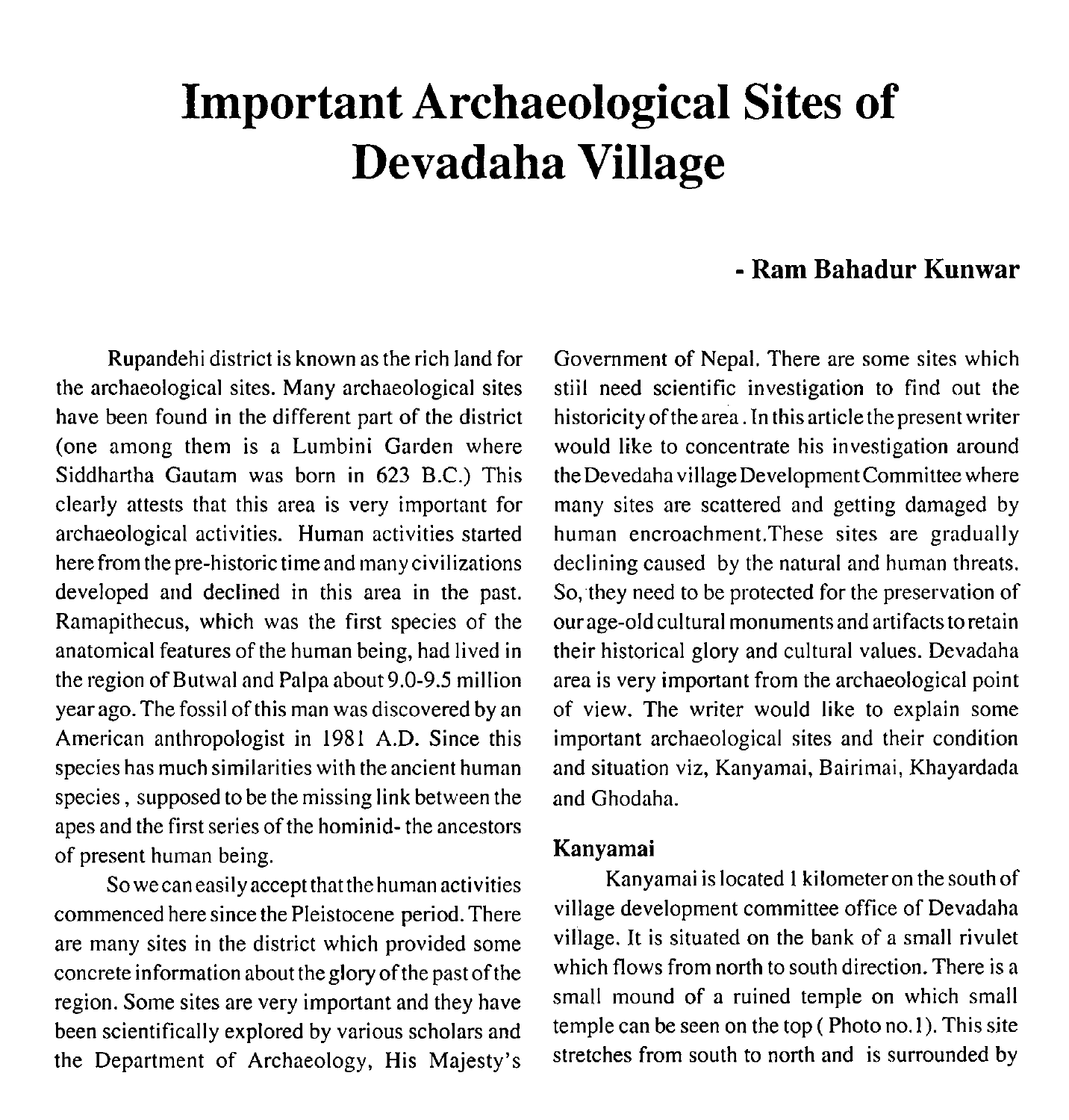paddy fields on the north and south. On the west there is a small vertical ditch which is used as paddy field. Some sal trees can be seen sparsely around the site. The main mound is a debris of huge stone pieces. They are there in large number and make one to guess that there might have been a temple which was fallen down in the past by some natural calamity. The stone pieces have been elaborately carved out with different motifs. There can be seen brick structure on the south of the mound which might have been built after the collapse of the stone structure. Moreover, there is a small ditch which was dug by the layman of the near by village to get treasure. The bricks are same as that from Sainamaina. So, the structure of Sainamaina and this site seem to have been built in the same period. Monolithic huge long pillars can beseen from the east side and few columns have been laid down on the center of the small rivulet. Few pottery are also found around the site which testify that there might have been a big village some time in the past. Inside the temple there are a lot of images. Among them the image of Lokeshwara is important (Photo No. 2) which has been executed in thestanding posture with two hand, holding lotus flower in one of his hand and another is broken. The crown is also decorative. Hair style is simple. The height of image is 48 cm. and breadth is 28 c.m. Simple earrings, necklace and waistband can be seen on the image. The image seems little complicated and similar to those of the images of Pala period in India. Beside the image of Lokeshwara, small fragments of icons are also there which are not possible to be identified. The images which have been installed inside the temple were collected from the different part of the village in the past. The original places of the images are not known. But the style of the images proved that there might have flourished a great artistic tradition in the past in and around the area. The mound is being cut by a small rivulet gradually. Therefore, there is an urgent need of protection to save this site. The site is also being damaged by human activities and their encroachment. Last year Department of Archaeology,

His majesty's Government of Nepal fenced the site by barbed wire and with the help of Lumbini Development Trust the area of this site is also demarcated.

#### **Bairimai**

Bairimai is also an important site of Devadaha village development committee, which is situated on the north-west bank of Kairani khola, flowing north to west direction (Photo No. **3).** This site is stretched to south north and fenced by barbed wired by the local people with the financial support of Lumbini Development Trust few year ago. The mound is raising gradually west to north. The Kairanikhola is cutting slowly the south part of the mound. It can be said that the mound is a debris of medieval temple. In 2052 V.S. the present writer got a chance to study this site along with his colleague. At that time he collected some decorated bricks from the bank of the river. The decorated bricks are very similar to those of the Kudan. So, the structure might have been built in the same time or little later. Dr. **D.C.** Regmi speculated that there might have been a big temple in the past, which had fallen or was destroyed by the human activities or natural disaster.There is the small roofed temple under which few images have been installed collected from different part of the village. Among them the broken image of Lokeshwara is important. The images are not in good state of preservation. All are broken. The styles, stone and posture of the images are similar to those of the images of Lokeshwara in Kanyamai.

#### **Khayardada**

This site is located not far from the East West National High way near the village of Devadaha. The site is covered by the sal trees (Photo No. 4). It stretches north to south. East west length of the site is shorter than the north south. The site is very important for the archaeological point of view. Three important mound are seen in the middle of the site. All the mounds have been noted full of burnt bricks. The southern most mound is smaller than the other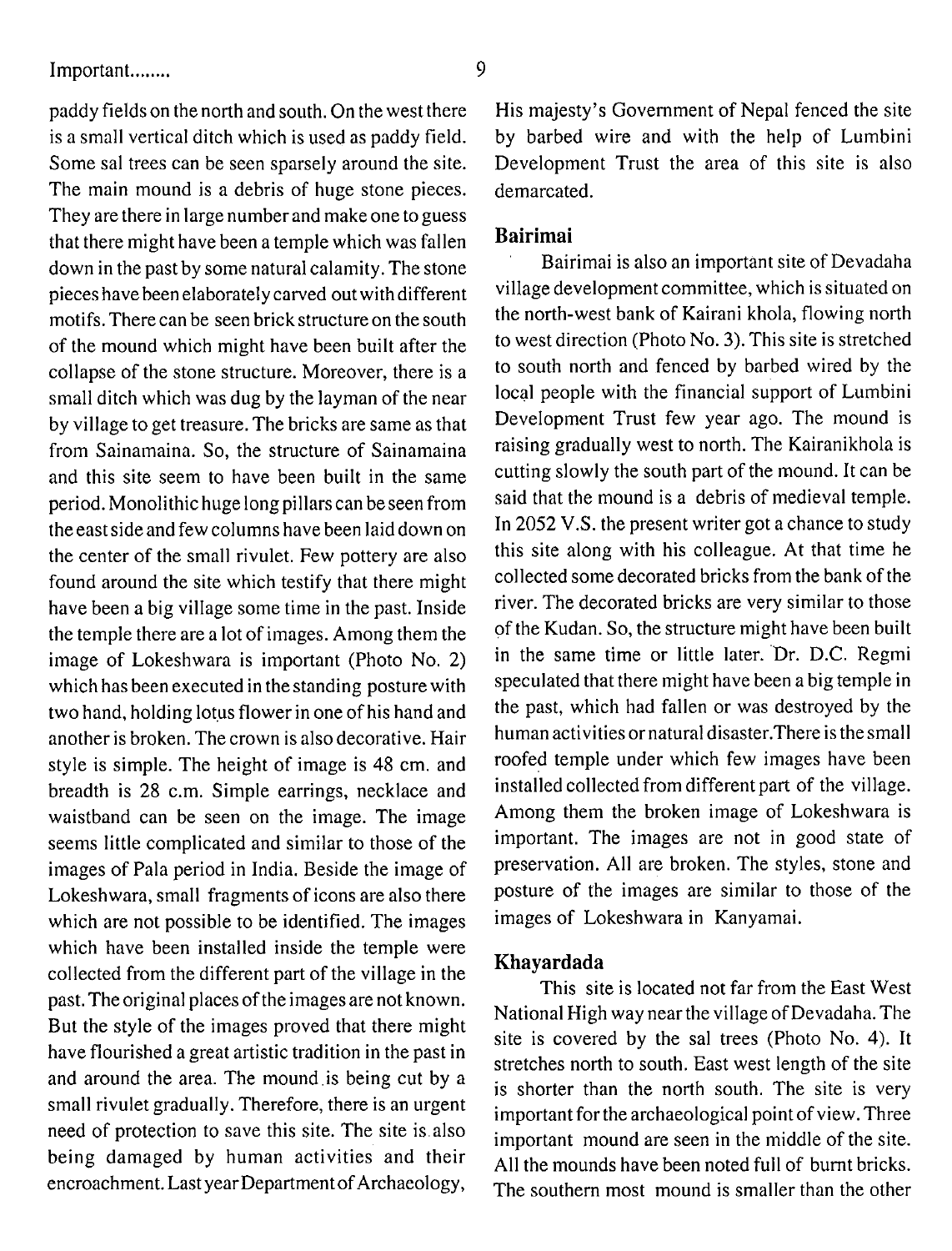and on the top it has been dug by the people that is why the mound is less safe than the other. Similarly the mound seems to be the ruins of temple. There might have been a temple in the past. The layman of the near by village regards the sites as a Buddhist monuments. The mound is being suffered by the encroachment problem.The south comer of the mound has been occupied by the migrants of hilly region. The another important mound is situated on the north cornerof thesite. It has been completely destroyed by the human activities. The people of the near by villages usually try to hunt treasure during night expecting valuable treasure left by their forefathers. The spade mark can be still seen there on the top of the mound. At present, the mound is sparsely covered with the sal bushes. This site also looks like a debris of temple. The burnt bricks of the site are similar to those of the bricks of Sainamaina and Kudan. The structure clearly elucidates that there might have been a temple at this place in the medieval period and this area seems to have been in the dominion of Sen of Palpa. It can be presumed that on the east of the site there was a small village in the past. The wells, bricks fragment, icons and various structures which existed around the village clearly make a ground to presume that there was a developed village where people built buildings. The fragmented images in these temple were scattered in the different part of village and seems later collected anddeposited there. Then people started to venerate them and worship.

If we analyze the surrounding subtly then only truth will come out. The third mound lies very near to the south corner of thesecond mound. Small pieces of burnt bricks are scattered around the mound. The small path, which has been built recently, hasdamaged the east portion of the mound. This is also the foundation of a small temple, which rises upward slowly. This mound might have connection with the mound of the south comer.

Khayardada, which seems very important for archaeological research where people used to come for sectarian practice in the past. This site is saferthan the other existed sites around the village. There is no problem of encroachment by the people from west, north and east but the south corner is being suffered by encroachment problem. So there is the need of a barbed fence to stop human activities around the site. Last year the team consisting the officials of LTD and DOA demarcated the site from all direction. The icons, burnt bricks and pottary, which are found on the ground, seem to be the work of 15th or 16th centuries A.D. So the sites are not older than the 15th centuries A.D. To reveal its real history the site is waiting the tools of an archaeologist.

### **Ghodaha**

This site is located to the North of National Highway nearDevadahavillage. It isalsoan important site for archaeological activities. In 1998 strange type of burnt bricks were found when a well was dug. The bricks possessed unique uneven lines which is a special feature of these bricks (PhotoNo.5). Likewise, the bricks are more bigger in size than those found in this region. The Site is being used by the hilly migrants as a agricultural field and the area is crowded day by day. Some bricks, which were discovered from the site have been kept in the office of village developmentcommittee. The bricks, which are found from this site, should be studied thoroughly and if needed, small trial trench can be taken to find out a historicity of the site. This site is slowly destroyed by the human activities and natural movement. So, to reveal the mystery of the site urgent exploration and rescue excavation should be conducted to know the reality and archaeological importance of this site. This site is also demarcated in all direction with the joint effort of LTD and DOA Personals.

All theabove mentionedsites have been situated around the Devadaha village development committee and they are expecting scientific exploration and proper analysis. Beside these sites, the whole village area is equally important because pieces of pottery, fragment of icons, burnt bricks and mark of well are found at many places which make a ground to assume that there was arich civilization hidden underground.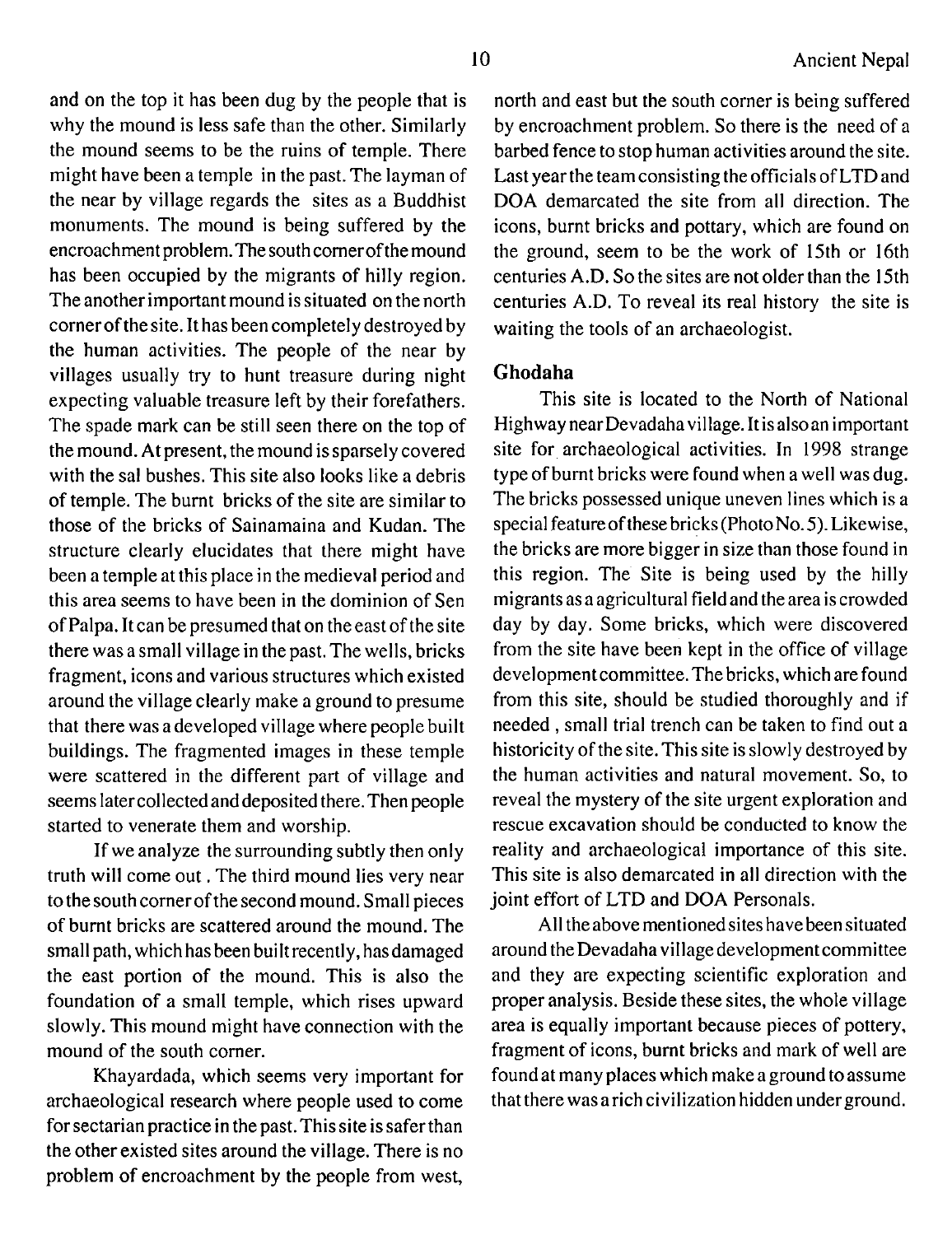

Photo No. 1



Photo No. 2